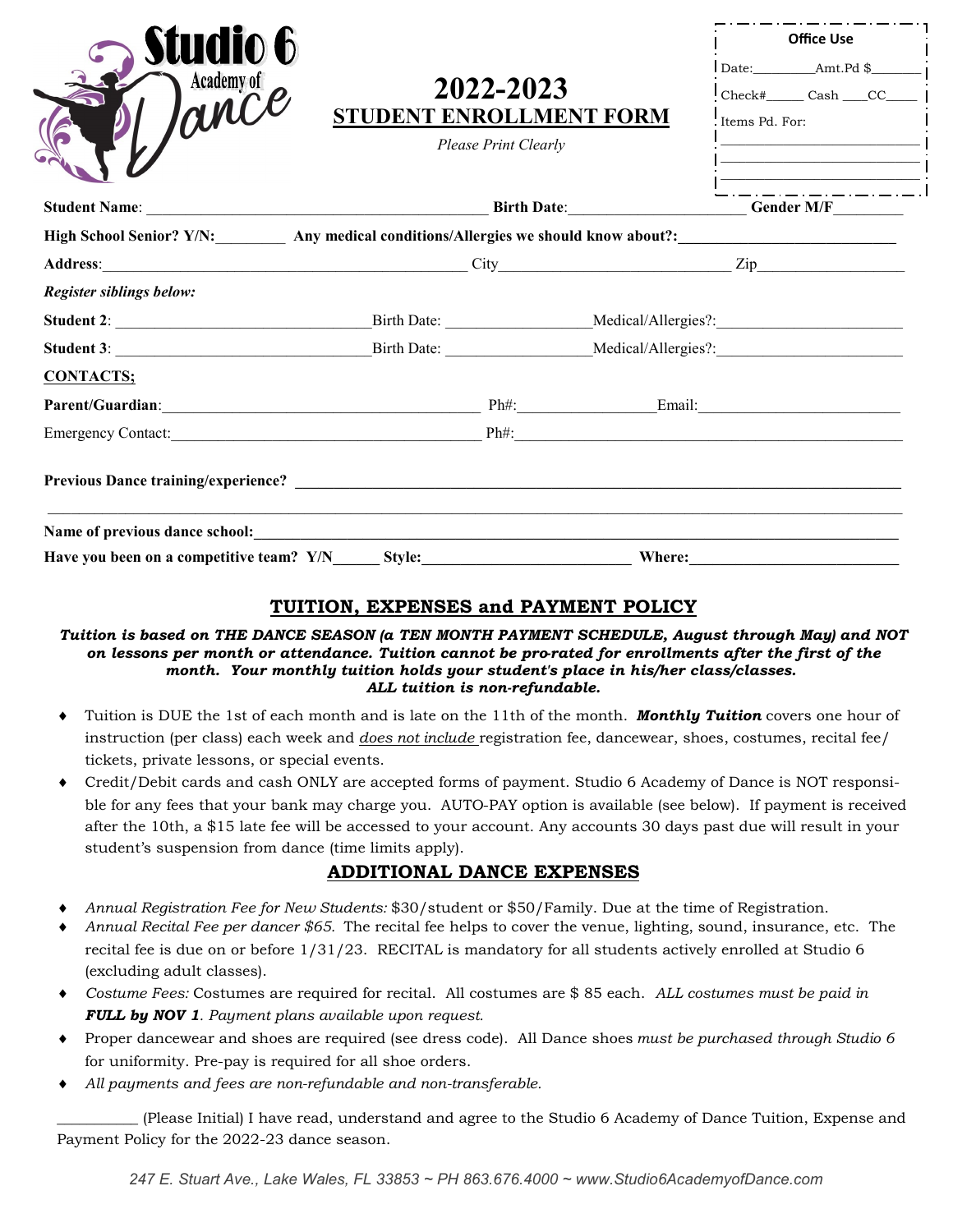## **2022-23 Classes Offered** (please  $\mathbb{Y}$  each class requested):

|                         |                                   | Ages**             | <b>Studio</b>      | <b>Studio</b>      | <b>Instructor</b>        | # of                                                                         |                                          |  |  |
|-------------------------|-----------------------------------|--------------------|--------------------|--------------------|--------------------------|------------------------------------------------------------------------------|------------------------------------------|--|--|
|                         | Mighty Mini's (Tap/Jazz           | $5 - 7$            | 4:30pm             |                    | Jones                    |                                                                              | <b>Tuition</b>                           |  |  |
| M                       | Ballet III ADV.*+                 | 15 & up            |                    | 4:30pm             | Thompson                 | <b>Classes</b>                                                               |                                          |  |  |
|                         | <b>Ballet Novice</b>              | $5 - 7$            | 5:30pm             |                    | Jones                    | <b>Per Week</b>                                                              | <b>Per Student</b>                       |  |  |
| $\mathbf{O}$            | Pointe ADV*+                      | 15 & up            |                    | 5:30pm             | Thompson                 |                                                                              |                                          |  |  |
| N                       | Clogging                          | $7 - 12$           | 6:30pm             |                    | Jones                    | 1                                                                            | \$50/mo.                                 |  |  |
|                         | Jumps, Leaps & Turns*             | 11 & Up (Technique |                    | 6:30pm             | Thompson                 | $\overline{\mathbf{2}}$                                                      | \$80/mo.                                 |  |  |
|                         | Team Comp Class*+                 | By Invitation Only |                    | 7:30pm             | Jones/Thompson           | 3                                                                            | $$110/mol$ .                             |  |  |
|                         | Celtic                            | 12 & Up            |                    | 4:30pm             | Thompson                 | $\overline{\mathbf{4}}$                                                      | \$140/m0.                                |  |  |
| T                       | Rising Star's (Ballet/Tap         | $3 - 4$            | 4:30pm             |                    | Jones                    |                                                                              |                                          |  |  |
|                         | Rising Star's (Ballet/Tap         | $3-4$              | 5:30pm             |                    | Jones                    | 5                                                                            | $$170/mol$ .                             |  |  |
| U                       | Ballet I+                         | $8 - 10$           |                    | 5:30pm             | Thompson                 | 6                                                                            | \$200/mo.                                |  |  |
| E                       | Tap I/II+                         | $8 - 12$           | 6:30pm             |                    | Matteson                 | $\overline{7}$                                                               | $$230/mol$ .                             |  |  |
|                         | Team Comp Class*+                 | By Invitation Only |                    | 6:30pm             | Jones/Thompson           | Unlimited                                                                    |                                          |  |  |
| S                       | Hip Hop II                        | 13 & up            | 7:30pm             |                    | Matteson                 |                                                                              | \$205/mo.                                |  |  |
|                         | Jazz II                           | $8 - 12$           |                    | 7:30pm             | Thompson                 | <b>Class Pass</b>                                                            |                                          |  |  |
|                         | Tiny Tot Tumbling                 | $3 - 5$            |                    | 4:30pm             | Culbreth                 |                                                                              |                                          |  |  |
| W                       | Ballet 1.5                        | $8 - 12$           | 4:30pm             |                    | Campano                  | <b>ADD'L INFO:</b>                                                           |                                          |  |  |
| ${\bf E}$               | <b>Tiny Tot Tumbling</b>          | $3 - 5$            |                    | 5:30pm             | Culbreth                 |                                                                              | Pre-Requisites for ALL Students:         |  |  |
| D                       | Pre-Pointe                        | $9 - 12$           | 5:30pm             |                    | Campano                  | If you are takingthen you must take.<br>JLT's: Lyrical & Ballet<br>$\bullet$ |                                          |  |  |
|                         | Tumbling IA                       | $6 - 8$            |                    | 6:30pm             | Culbreth/Campano         | LYRICAL: Ballet<br>$\ddot{\cdot}$                                            |                                          |  |  |
|                         | Ballet II+                        | $11 - 14$          |                    | 4:30pm             | Thompson                 | <b>POINTE: Ballet</b><br>$\bullet$                                           |                                          |  |  |
| T                       | Hip Hop IA                        | $8 - 12$           | 4:30pm             |                    | Jones                    |                                                                              | TEAM: Ballet, Tap, Jazz, JLT's &         |  |  |
|                         | Jazz I+                           | $8 - 12$           | 5:30pm             |                    | Jones                    | <b>Adv Tumbling</b>                                                          |                                          |  |  |
| $\mathbf H$             | Lyrical II/III ADV*               | 13 & up            |                    | 5:30pm             | Thompson                 |                                                                              |                                          |  |  |
| U                       | Hip-Hop IB                        | $8 - 12$           | 6:30pm             |                    | Campano                  |                                                                              | <b>COSTUMES:</b> Each class will require |  |  |
|                         | Jazz III Adv. *+                  | 13 & up            |                    | 6:30pm             | Thompson                 |                                                                              | 1 costume except Jumps, Leaps & Turns.   |  |  |
| $\mathbf R$             | Tap III Adv. *+                   | 13 & up            | 7:30pm             |                    | Matteson                 | <b>DRESS CODE:</b>                                                           |                                          |  |  |
|                         | Lyrical I                         | $8 - 12$           |                    | 7:30pm             | Campano                  | All students must adhere to our Dress                                        |                                          |  |  |
|                         | Tumbling IB                       | $6 - 8$            |                    | 4:30 <sub>pm</sub> | Culbreth                 | code. Appropriate dancewear & shoes                                          |                                          |  |  |
| F                       | <b>Competition Clogging</b>       | By Invita-         | 4:30 <sub>pm</sub> |                    | Jones                    | : required for every class. Shoes are pur-                                   |                                          |  |  |
|                         | Clogging Adv.*                    | 13 & up            | 5:30pm             |                    | Jones                    | chased from Studio 6. Hair up, away                                          |                                          |  |  |
| $\overline{\mathbf{R}}$ | Tumbling II                       | $9-12$             |                    | 5:30pm             | Culbreth                 | : from face, no excessive jewelry and                                        |                                          |  |  |
| I                       | Tumbling II Jr ADV*+              | $9 - 12$           |                    | 6:30 <sub>pm</sub> | Culbreth                 | : please make sure your student is using                                     |                                          |  |  |
|                         | Tumbling Adv.*+                   | Adv. 13 &          |                    | 7:30 <sub>pm</sub> | Culbreth                 | deodorant. Dance is a workout!!                                              |                                          |  |  |
|                         |                                   |                    |                    |                    |                          |                                                                              |                                          |  |  |
|                         |                                   |                    |                    |                    |                          | <b>Credit Card Information</b>                                               |                                          |  |  |
|                         | <b>AUTO PAY Y/N</b>               |                    |                    |                    |                          | You <u>must</u> write YES or NO to be enrolled in Auto-Pay!                  |                                          |  |  |
|                         | $N_{\alpha m\alpha\alpha n}$ Card |                    |                    |                    | $C_{rad}$ it $C_{ard}$ # |                                                                              |                                          |  |  |

| Name on Card                 |              | Credit Card # |                               |  |     |     |  |
|------------------------------|--------------|---------------|-------------------------------|--|-----|-----|--|
|                              | Circle One : |               | Visa Mastercard Amex Discover |  |     |     |  |
| Credit Card Billing Address: |              |               | Citu                          |  | Sʻl | Zıp |  |

*By signing the registration form you are pledging your commitment to Studio 6 Academy of Dance 2022-2023 Season & understand that you are responsible for ALL tuition and fees.* 

\_\_\_\_\_\_\_\_\_\_\_\_\_\_\_\_\_\_\_\_\_\_\_\_\_\_\_\_\_\_\_\_\_\_\_\_\_\_ \_\_\_\_\_\_\_\_\_\_\_\_\_\_\_\_\_\_\_\_\_\_\_\_\_\_\_\_\_\_\_\_\_\_\_\_ \_\_\_\_\_\_\_\_\_\_\_\_\_\_\_\_\_\_\_\_\_\_\_\_\_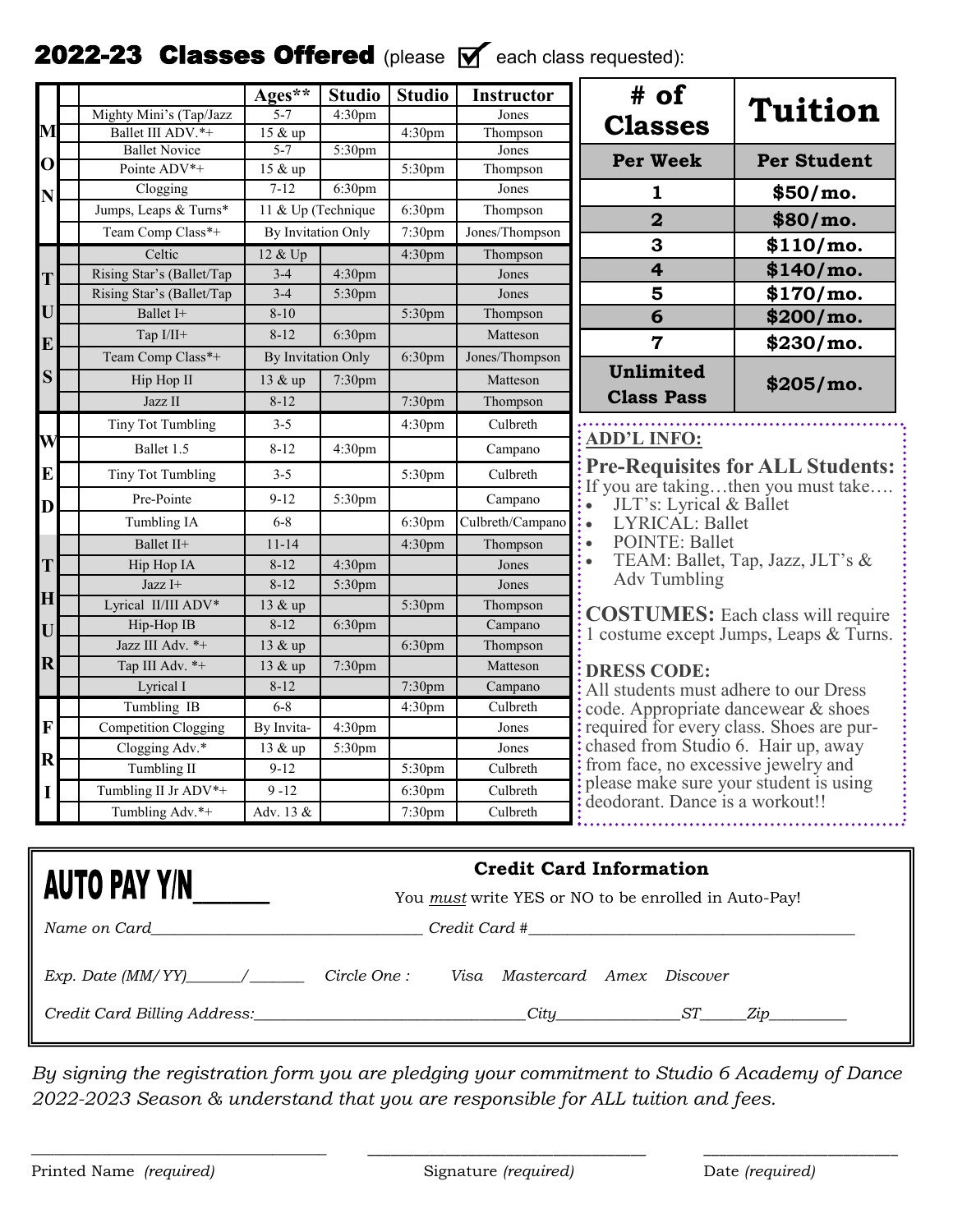

## **Studio 6 Academy of Dance MECO** Medical Release/Hold Harmless Agreement

I, The CHARENT/GUARDIAN name) hereby give permission for any

and all medical attention to be administered to my child,

(CHILD'S name) in the event of accident, injury, sickness, etc., under the direction of the physician(s) at any necessary emergency facility, until such time as I may be contacted. I also assume the responsibility for the payment of any such treatment. Any physical/mental limitations, restrictions, or conditions will be made known to Studio 6 Academy of Dance.

## *Additionally:*

- **Release of Liability:** As the legal parent or guardian, I release and hold harmless Studio 6 Academy of Dance, its owners and operators from any and all liability, claims, demands, and causes of action whatsoever, arising out of or related to any illness, loss, damage, or injury, including death, that may be sustained by the participant and/or the undersigned, while in or upon the premises or any premises under the control and supervision of Studio 6 Academy of Dance, its owners and operators or in route to or from any of said premises. I understand and hold harmless, all instructors, assistants, aides, managers and all affiliates to Studio 6 Academy of Dance for any and all injuries that may result from my child/me participating in Studio 6 Academy of Dance. Studio 6 Academy of Dance is not responsible for any lost or stolen items that may occur while participating in Studio 6 Academy of Dance's dance program.
- **Mandatory Participation:** I understand that Recital is a mandatory event for my dancer and Studio 6 Academy of Dance. In addition, I am responsible for a Recital Fee , due January 31, 2023. I also understand that costumes are required for recital and *V* am responsible to pay all Costume Fees in full by November 1.
- **Photo Release:** I agree to give Studio 6 Academy of Dance and any sponsoring agency permission to use any photos of myself/child to promote Studio 6 Academy of Dance
- **Payment Policy:** Tuition is due by the first of each month. All accounts must have a valid credit card on file. You have from the 1st through the 10th of the month to pay. If you do not pay by the 11th of each month, a \$15 late fee will be accessed to your account. I understand that any accounts 30 days past due will result in my child being suspended from dance class until the account is brought current (time limits apply).

I understand and agree to the policies set here in. This release is effective on the date given below and is for the duration of the students membership at Studio 6 Academy of Dance.

 $\Box$  . The contract of the contract of the contract of the contract of the contract of the contract of the contract of

Print-Parent/Guardian Name Signature of Parent/Guardian

Effective Date: \_\_\_\_\_\_\_\_\_\_/\_\_\_\_\_\_\_\_\_\_/\_\_\_\_\_\_\_\_\_\_\_

*247 E. Stuart Ave., Lake Wales, FL 33853 ~ PH 863.676.4000 ~ www.Studio6AcademyofDance.com*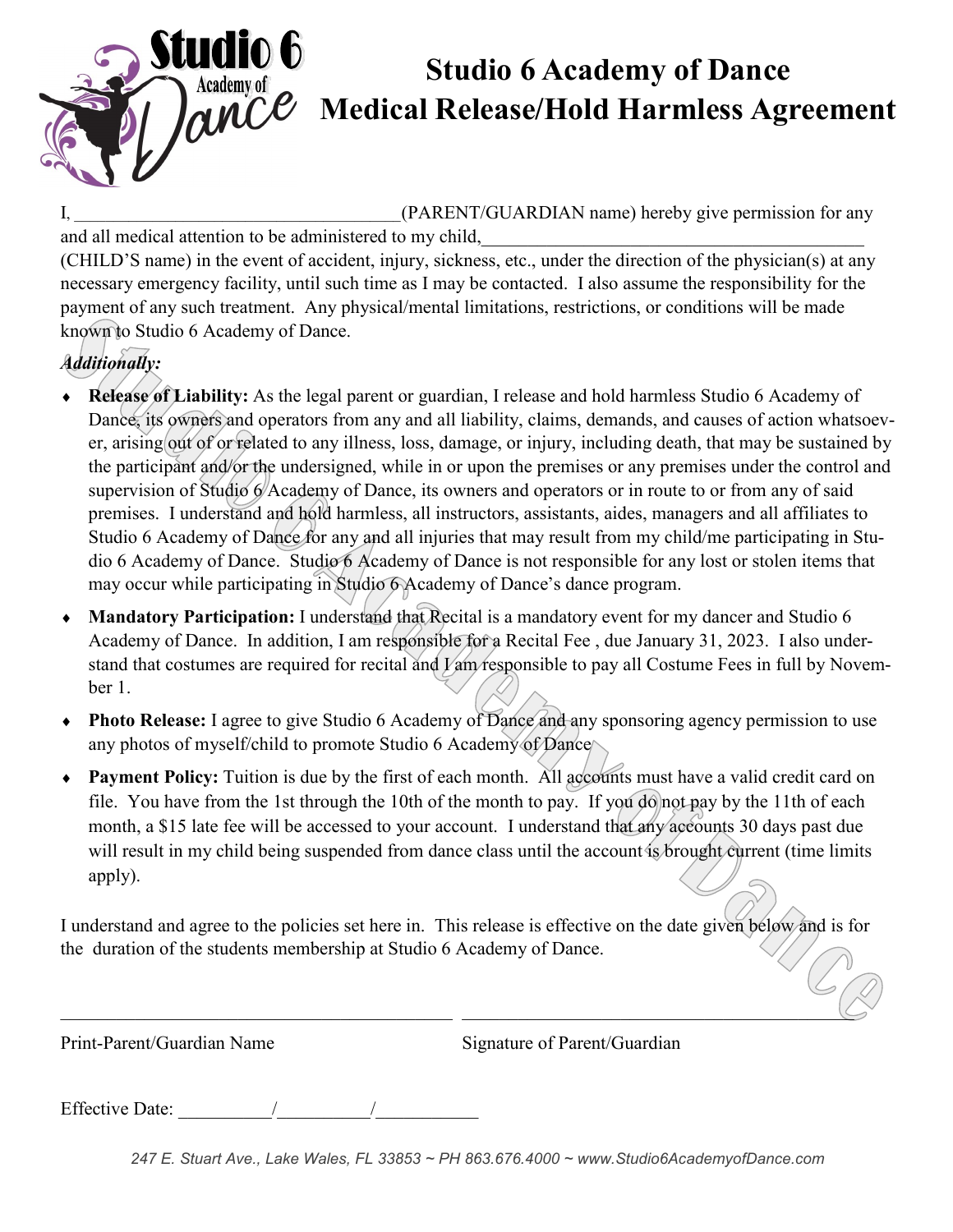# *Studio 6 Academy of Dance*

FOLLOW US ON<sub>000</sub> fxtudio6Academy of Dance

/Studio6LakeWales

# 2022-2023 DANCE SCHEDU

|             |                                    | $Ages***$                | <b>Studio A</b>    | <b>Studio B</b>    | <b>Instructor</b> |  |
|-------------|------------------------------------|--------------------------|--------------------|--------------------|-------------------|--|
|             | Mighty Mini's (Tap/Jazz Combo)     | $\frac{1}{5-7}$          | 4:30pm             |                    | Jones             |  |
| M           | Ballet III ADV.*+                  | 15 & up                  |                    | 4:30 <sub>pm</sub> | Thompson          |  |
|             | <b>Ballet Novice</b>               | $5 - 7$                  | 5:30pm             |                    | Jones             |  |
| $\mathbf 0$ | Pointe ADV <sup>*+</sup>           | 15 & up                  |                    | 5:30pm             | Thompson          |  |
| N           | Clogging                           | $7 - 12$                 | 6:30pm             |                    | Jones             |  |
|             | Jumps, Leaps & Turns*              | 11 & Up (Technique Only) |                    | 6:30pm             | Thompson          |  |
|             | Team Comp Class*+                  | By Invitation Only       |                    | 7:30 <sub>pm</sub> | Jones/Thompson    |  |
|             | Celtic                             | 12 & Up                  |                    | 4:30 <sub>pm</sub> | Thompson          |  |
| T           | Rising Star's (Ballet/Tap Combo) A | $3 - 4$                  | 4:30 <sub>pm</sub> |                    | Jones             |  |
|             | Rising Star's (Ballet/Tap Combo) B | $3-4$                    | 5:30pm             |                    | Jones             |  |
| U           | Ballet I+                          | $8 - 10$                 |                    | 5:30pm             | Thompson          |  |
| E           | Tap I/II+                          | $8 - 12$                 | 6:30pm             |                    | Matteson          |  |
|             | Team Comp Class*+                  | By Invitation Only       |                    | 6:30 <sub>pm</sub> | Jones/Thompson    |  |
| S           | Hip Hop II                         | 13 & up                  | 7:30pm             |                    | Matteson          |  |
|             | Jazz II                            | $8 - 12$                 |                    | 7:30pm             | Thompson          |  |
| W           | <b>Tiny Tot Tumbling</b>           | $3 - 5$                  |                    | 4:30pm             | Culbreth          |  |
|             | Ballet 1.5                         | $8 - 12$                 | 4:30 <sub>pm</sub> |                    | Campano           |  |
| E           | <b>Tiny Tot Tumbling</b>           | $3 - 5$                  |                    | 5:30pm             | Culbreth          |  |
| D           | Pre-Pointe                         | $9 - 12$                 | 5:30pm             |                    | Campano           |  |
|             | Tumbling IA                        | $6 - 8$                  |                    | 6:30 <sub>pm</sub> | Culbreth/Campano  |  |
| T           | Ballet II+                         | $11 - 14$                |                    | 4:30 <sub>pm</sub> | Thompson          |  |
|             | Hip Hop IA                         | $8 - 12$                 | 4:30 <sub>pm</sub> |                    | Jones             |  |
| H           | Jazz I+                            | $8 - 12$                 | 5:30pm             |                    | Jones             |  |
|             | Lyrical II/III ADV*                | 13 & up                  |                    | 5:30pm             | Thompson          |  |
| U           | Hip-Hop IB                         | $8 - 12$                 | 6:30pm             |                    | Campano           |  |
|             | Jazz III Adv. *+                   | 13 & up                  |                    | 6:30pm             | Thompson          |  |
| $\mathbf R$ | Tap III Adv. *+                    | 13 & up                  | 7:30 <sub>pm</sub> |                    | Matteson          |  |
|             | Lyrical I                          | $8 - 12$                 |                    | 7:30pm             | Campano           |  |
| F           | Tumbling IB                        | $6 - 8$                  |                    | 4:30 <sub>pm</sub> | Culbreth          |  |
|             | <b>Competition Clogging</b>        | By Invitation Only       | 4:30pm             |                    | Jones             |  |
| $\mathbf R$ | Clogging Adv.*                     | 13 & up                  | 5:30pm             |                    | Jones             |  |
|             | Tumbling II                        | $9 - 12$                 |                    | 5:30pm             | Culbreth          |  |
| I           | Tumbling II Jr ADV*+               | $9 - 12$                 |                    | 6:30pm             | Culbreth          |  |
|             | Tumbling Adv.*+                    | Adv. 13 & up             |                    | 7:30 <sub>pm</sub> | Culbreth          |  |

*\*Advanced Classes MUST have instructor approval*

*+ Competitive Student Classes as applicable per age*

*\*\*Age ranges are guidelines. Depending on your dancers proficiency, a different class level may be recommended.*

*!!ALL Classes & Instructor subject to change !!*

**Pre-Requisites for ALL Students: If you are taking...then you must take….**

- **JLT's: Lyrical & Ballet**
- **LYRICAL: Ballet**
	- **TEAM: Ballet, Jazz, JLT's & Adv Tumbling**

**Registration Fee for New Students: \$30/dancer or \$50/ family**